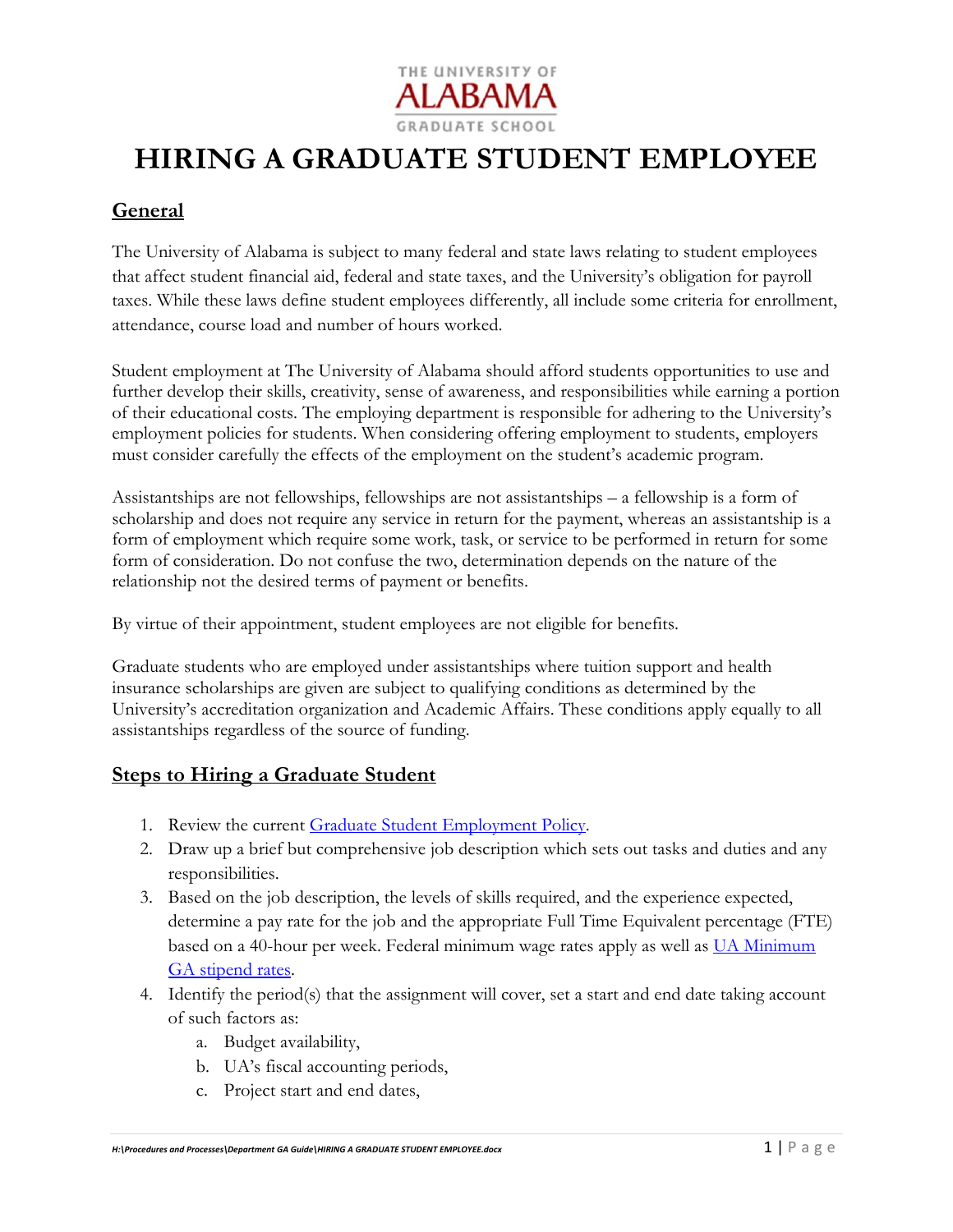

- d. Date of graduation (a student's eligibility for hire normally ends when he or she graduates),
- e. Start and end of semester.
- 5. Identify and select a student who meets the job description requirements. You do not need to conduct a full HR recruitment, but HR does include recruitment resources for Hiring **Student Employees.**
- 6. Check that the student selected is eligible to be employed and eligible for the type of appointment you wish to make.
- 7. Check to see if the student has any other employment simultaneous with this new appointment and, if so, that the overall workload is within the permissible limits set out in the Graduate Student Employment Policy. Remember, a student CAN be a staff or faculty employee but CANNOT be a student employee and a staff or faculty employee at the same time.
- 8. Prepare an offer letter and/or a Memorandum of Appointment.
- 9. Check to see if they have already been background checked. If they have been previously background checked for graduate student employment then no additional checks are needed. If not, get the signed release forms from the student and submit a formal background check request. A successful check remains valid for the remainder of the student's academic career here at UA, subject to the requirement for them to self-disclose any post-employment criminal convictions. See Department Guide for Processing Pre-Employment Background Checks for Graduate Student Employees.
- 10. Once a successful background check has been received and notified you may proceed with the rest of the hiring process.
- 11. Choose the appropriate combination of Official Position Title, Position Number, Employee Class, and Position Class, based on the job description.
- 12. Select a vacant Graduate Student Position Number from your Banner HR reports, where one does not match the combination of elements you have chosen contact HR to request a new Graduate Student Position Number.
- 13. Prepare a PA form following the Payroll Department's instructions for Banner PA forms.
- 14. Allocate the appropriate budget funds to the chosen Position Number. Contact Budget Office or Contract & Grant Accounting Office for assistance.
- 15. Obtain the appropriate forms from the student to complete the HR requirements for the PA form – including but not limited to tax forms, deposit forms, I9, etc. Attach to PA. All graduate student employees must complete I9 Form in accordance with requirements for all hires.
- 16. Obtain appropriate signatures for PA form and then forward to the Graduate School for processing.
- 17. Where tuition and health insurance scholarships associated with the appointment, process the awards through the online GA TOPS Tuition System for each semester(s) covered by the appointment.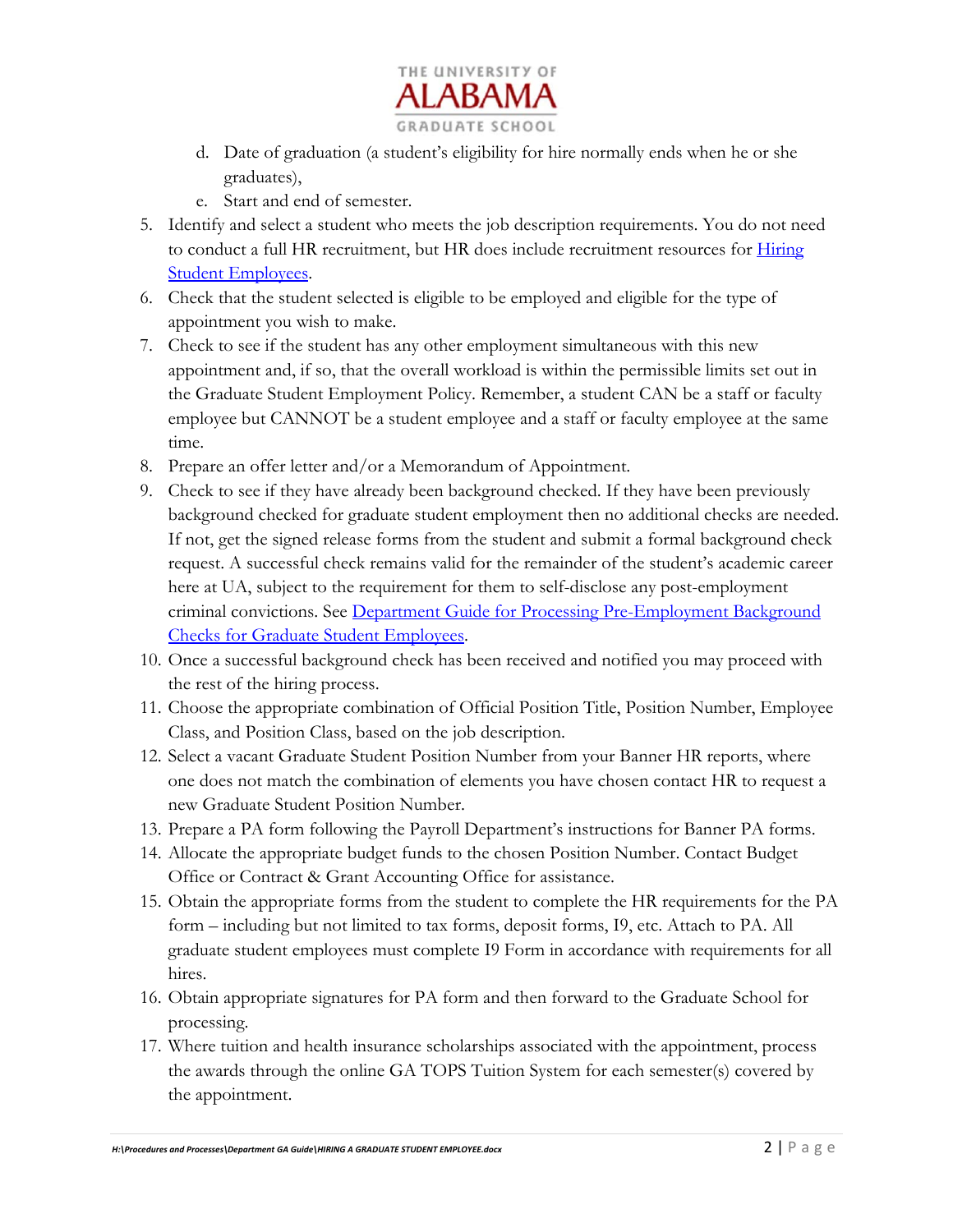

Specific information about each of the above steps is detailed below. Please also refer to the web documents where hyperlinks are inserted.

# **Are They Eligible?**

#### **(a) Graduate Student Assistants**

If you are just hiring the graduate student to work in a simple administrative function for an hourly rate and without any tuition or health insurance scholarships then a simple bi-weekly appointment can be made using the Official Title "Graduate Student Assistant" (see below for Banner Titles, Position Classes, and FOAPALs).

The only qualifying requirements here are:

- 1. Admission to the Graduate School and to a graduate degree-seeking program, and
- 2. Minimum enrollment in at least 4.5 graduate semester hours, and
- 3. A successful graduate student employee background check (see below).

#### **(b) Graduate Assistants with Tuition and Health Insurance Scholarships**

Where the graduate student assignment includes tuition and/or health insurance scholarships then the qualifying requirements are more onerous.

The qualifying requirements here are:

- 1. Admission to the Graduate School and to a graduate degree-seeking program, and
- 2. Minimum enrollment of full time (defined below), and
- 3. Minimum cumulative grade point average (GPA) of 3.00, and
- 4. A successful graduate student employee background check (see below), and
- 5. Signed Memorandum of Appointment or offer letter which includes at least the same details as the MoA on file, and
- 6. Must have completed a baccalaureate degree.

Note: Students enrolled non-degree are not qualified for any student employment.

Also, remember that as soon as a student graduates he or she is no longer a student and therefore CANNOT be hired as a student employee after graduation.

But, if you have an undergraduate student employee who graduates say in May, if he or she has been formally admitted to Graduate School for the following fall, you may employ them as a graduate student employee through the summer. Just remember they will need a background check.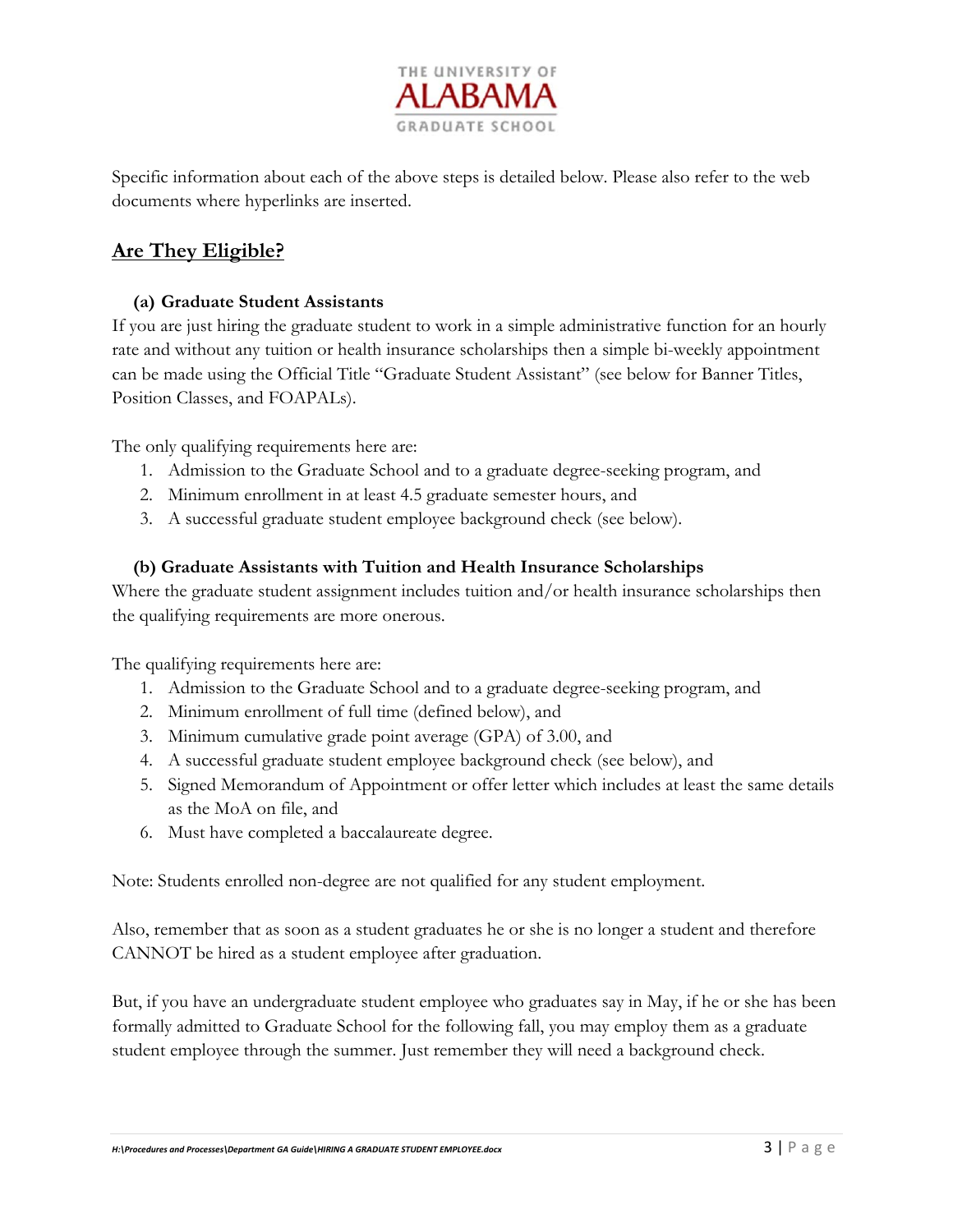

Please be careful regarding minimum registration requirements for students who are in their final semester or who have submitted their thesis or dissertation and are trying to take advantage of minimum registration dispensations which are specific for those situations; they are overridden where the student wishes to be employed. Please take careful note of these provisions details of which are in the Minimum Registration Requirements policy.

Full details and additional specific requirements for international students, students with provisional language admission status, and all non-native speakers of English, as well as special dispensations for those students in their first 12 graduate semester hours of study are set out in the "Qualifications for Graduate Assistantships" section of the Departments Guide to Administration of Graduate Assistantships.

# **Minimum Enrollment of Full Time for Graduate Assistants**

As stated above, all graduate employees on assistantships where tuition and health insurance benefits are awarded must register full time whilst they hold the assistantship. Full time means 12 graduate semester hours, however graduate assistants in this category may meet the full-time status by including their assistantship as "equivalent hours".

As set out in the Graduate Student Employment Policy, the level of minimum registration needed for each level of FTE of assistantship is:

| <b>Combined FTE level</b> | Combined workload (hours per week) | Minimum registered hours required |
|---------------------------|------------------------------------|-----------------------------------|
|                           |                                    |                                   |
|                           |                                    |                                   |

If it is the student's graduating semester and all degree requirements have been met, then a minimum registration of 1 hour thesis research (for master's students) or 3 hours dissertation research (for doctoral students) may apply under this exception. **This will not allowed for second or subsequent semesters.** 

The limit for maximum registration where the student is employed is 15 hours.

Full details can be found in the statement of the Minimum Registration Requirements.

# **Graduate Student Employee Position Titles**

The term Graduate Assistant refers generally to a graduate student enrolled at the University who is employed to assist a faculty or staff member in the areas of administration and research or to serve in some instructional capacity at any time. The type of assistantship is determined by the nature of the appointment - the tasks, responsibilities, and the services required.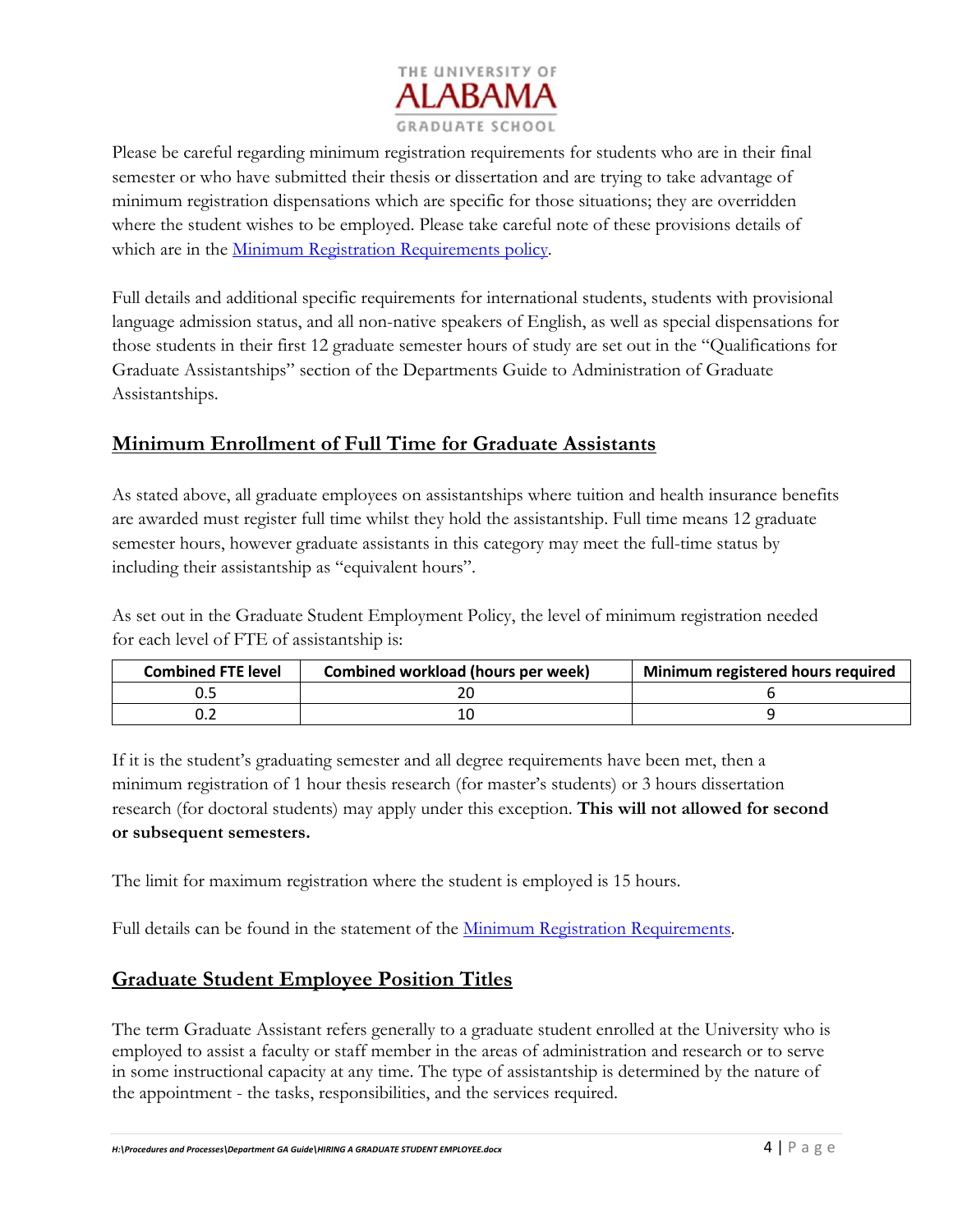

#### **Graduate Administrative Assistantship (GAA)**

A *GAA* assists the University's administrative staff or that of a specific department within the University by collecting, ordering, and interpreting various kinds of administrative data. A GAA may assist at registration, help with departmental exhibitions, or work on special projects of a wide variety. Minor activities may include attending seminars, doing library research, and holding conferences. Assistantship appointments are typically for the 9-month academic year or fall and spring semesters.

#### **Graduate Research Assistantship (GRA)**

A *GRA* assumes research-oriented responsibilities such as library research, computer programming and analysis, fieldwork, laboratory experiments, scientific investigations, writing and editing material, etc. Assistantship appointments are typically for the 9-month academic year or fall and spring semesters.

#### **Graduate Student-Monthly and Graduate Student-Biweekly**

These two types are used ONY as pooled categories for research assistantships supervised by Contract and Grant Accounting, they may not be used for any state or gift funded appointments. See table below.

#### **Graduate Teaching Assistantship (GTA)**

A *GTA* serves an instructional role in a class or laboratory within a specific department of the University, performing pedagogical (teaching) functions such as preparing lectures, conducting classes, constructing and grading tests, holding student conferences, and assigning course grades. Because the majority of Graduate Assistants are GTAs, you will find that a major portion of this Guide is devoted to specific information about teaching. Assistantship appointments are typically for the 9-month academic year or fall and spring semesters.

For the purposes of reporting to the university's accreditation body the Graduate School identifies two groups of GTAs:

- 1. Those who are the primary instructor of record for a class and who will have primary responsibility for teaching a course and/or assigning final grades. These students must satisfy the SACS "18 hour rule" requirements and, if they are non-native speakers of English, they must also have successfully completed the university's ITAP (please see International Students later).
- 2. Those who are not the primary instructor of record and who will not have primary course teaching or grading responsibility but will assist an instructor of record. This category includes tutors (e.g. Community Music Teachers), athletic department staff, Recreation Center Staff, etc. This category also includes those assistants who will be marking and grading class work.

Separate occupation codes have been established for each of the above categories and must be used as appropriate.

#### **Graduate Student Assistant (GSA)**

A Graduate Student Assistant is appointed for any other category of employment. It is used for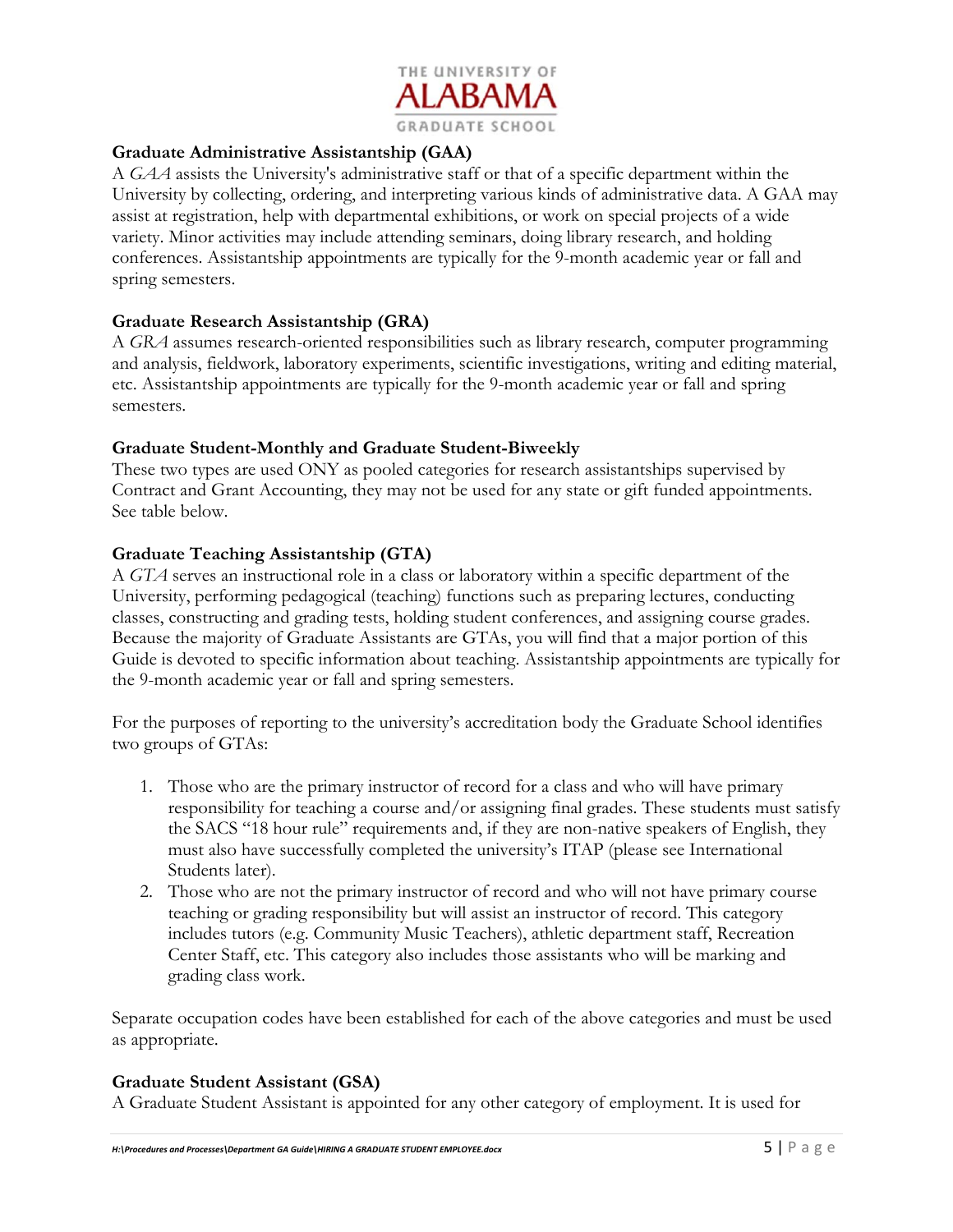

those students who are not on a regular assistantship (i.e. no benefits) and are usually – but not exclusively - hourly paid.

The Banner Account Number and Position Class that must be used for each category of assistant are as follows:

| <b>Position Title</b>                   |            | <b>Acronym Banner Account Code Position Class</b> |       |
|-----------------------------------------|------------|---------------------------------------------------|-------|
| Graduate Administrative Assistant       | GAA        | 602110                                            | 60030 |
| Graduate Research Assistant             | GRA        | 602110                                            | 42030 |
| Graduate Teaching Assistant - Teaching  | <b>GTA</b> | 602106                                            | 40050 |
| Graduate Teaching Assistant - Assisting | <b>GTA</b> | 602106                                            | 44010 |
| Graduate Student Assistant              | <b>GSA</b> | 602102                                            | 60040 |
| These next are C&G use only:            |            |                                                   |       |
| Graduate Student - Monthly (C&G only)   | GSM        | 602110                                            | 60050 |
| Graduate Student – Biweekly (C&G only)  | <b>GSB</b> | 602110                                            | 60060 |

#### **Summer Appointments**

Where surplus funds are available, departments may appoint assistantships in the summer. The Graduate School does not require students to attend school in the summer and therefore the normal minimum registration policies do not apply.

Please use the regular Banner Account, Position Title, and Position Class Number.

#### **Summer GTA's**

Academic Affairs provides specific funds and special Banner HR Position Numbers for Summer GTA's.

#### **Other Assistantship Types**

Academic Affairs has established unique Position Titles and Position Classes for the following groups:

| 60070 Graduate Student - Athletic Tutor |
|-----------------------------------------|
| 61040 Graduate Student - CMS Teacher    |
| 60080 Graduate Student - Library        |

### **Workloads and Employment Limits**

The Health Care Reform Act includes provisions which directly affect the number of hours that students may work and in common with most other national institutions of higher education UA has implemented these limits in advance of the legislation.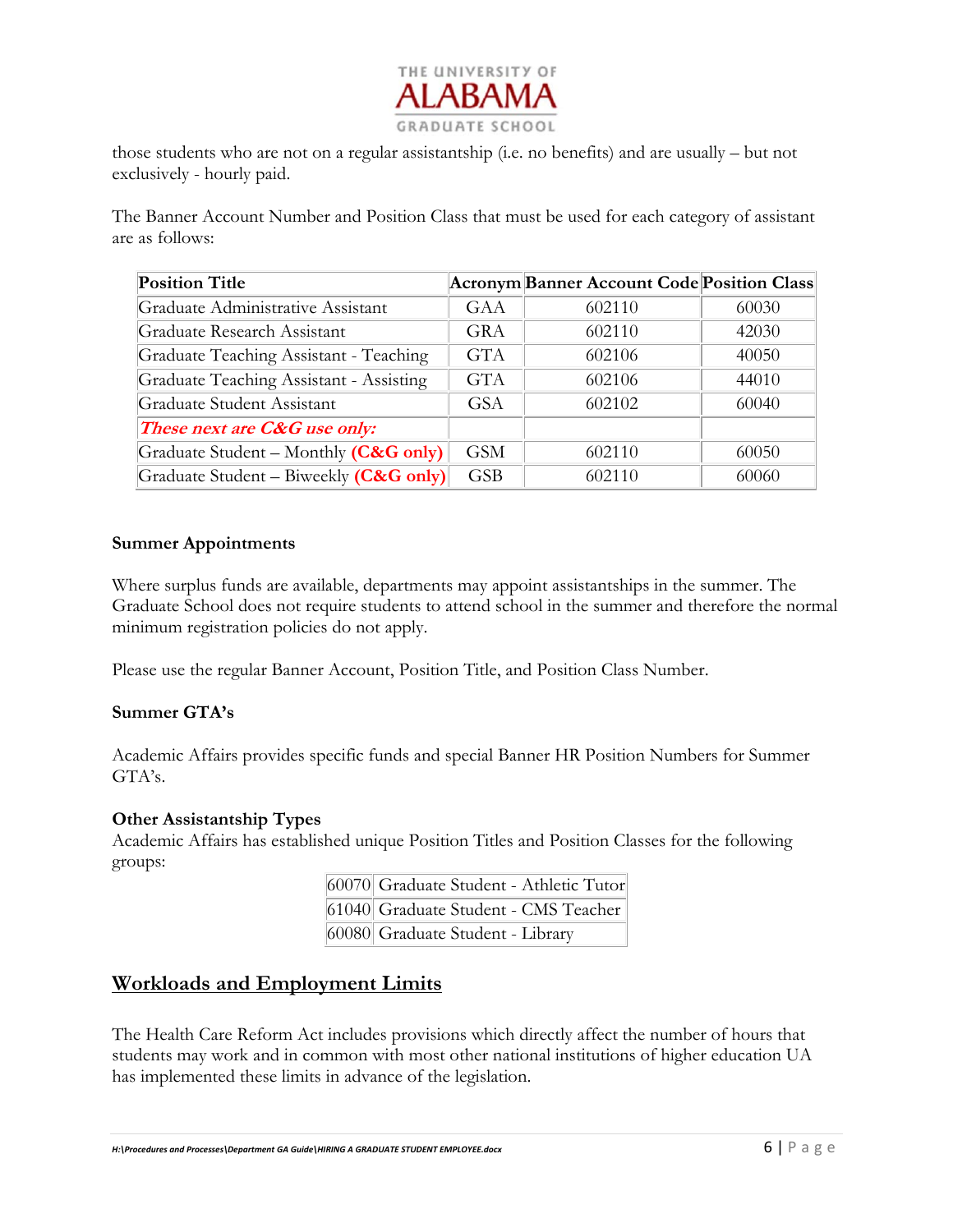

These limits apply equally to all graduate students regardless of the source of funding for the positions and also irrespective of whether or not they are hourly or monthly paid. Thus, contract or grant funded positions or endowments are subject to these provisions in addition to any requirements set out in the contract, grant, gift, or endowment agreement.

All graduate student employees - domestic and international - are limited to working **no more than 20 hours per week (or 0.50 FTE) during Fall and Spring semesters**. They may work up to but **no more than 40 hours per week during Summer terms and academic year break periods**.

Where additional or multiple on-campus assignments are taken, this limit applies to the combined hours or aggregate FTE of all assignments.

### **Memorandum of Appointment**

All assistantships require some work, task, or service to be performed in return for consideration by way of a stipend. The appointment is similar to a contract of employment and as such requires formal documentation to record the terms and conditions between the student and the assistantship provider. This is evidenced by the Memorandum of Appointment. It is the responsibility of the appointing department to prepare the Memorandum of Appointment and obtain the necessary approvals.

#### *Terms and Conditions*

Like an employment contract, the Memorandum of Appointment sets out the following key elements:

- 1. The student's identity name and campus wide id number.
- 2. The appointing official.
- 3. Start and end dates.
- 4. Monthly stipend to be paid.
- 5. Total stipend to be paid.
- 6. FTE of the appointment this is determined by the number of hours' work per week that the appointment requires.
- 7. The student's immediate supervisor, and
- 8. The specific duties of the appointment.

Please note that it is insufficient to simply state under duties vague descriptions such as "to be determined by supervisor", or "as required". Care must be taken to ensure that the description correctly reflects the exact nature of the work or service being performed. When the assignment is for teaching assistance it is vital to include details of classes being taught, or whether or not the student is, say, grading papers or homework.

In addition, the Memorandum also sets out clearly the student's obligations under the contract of employment regarding:

· Continuing to meet the minimum graduate student employment qualifying requirements throughout the entire period of the appointment.

Meeting minimum performance standards established by the appointing official.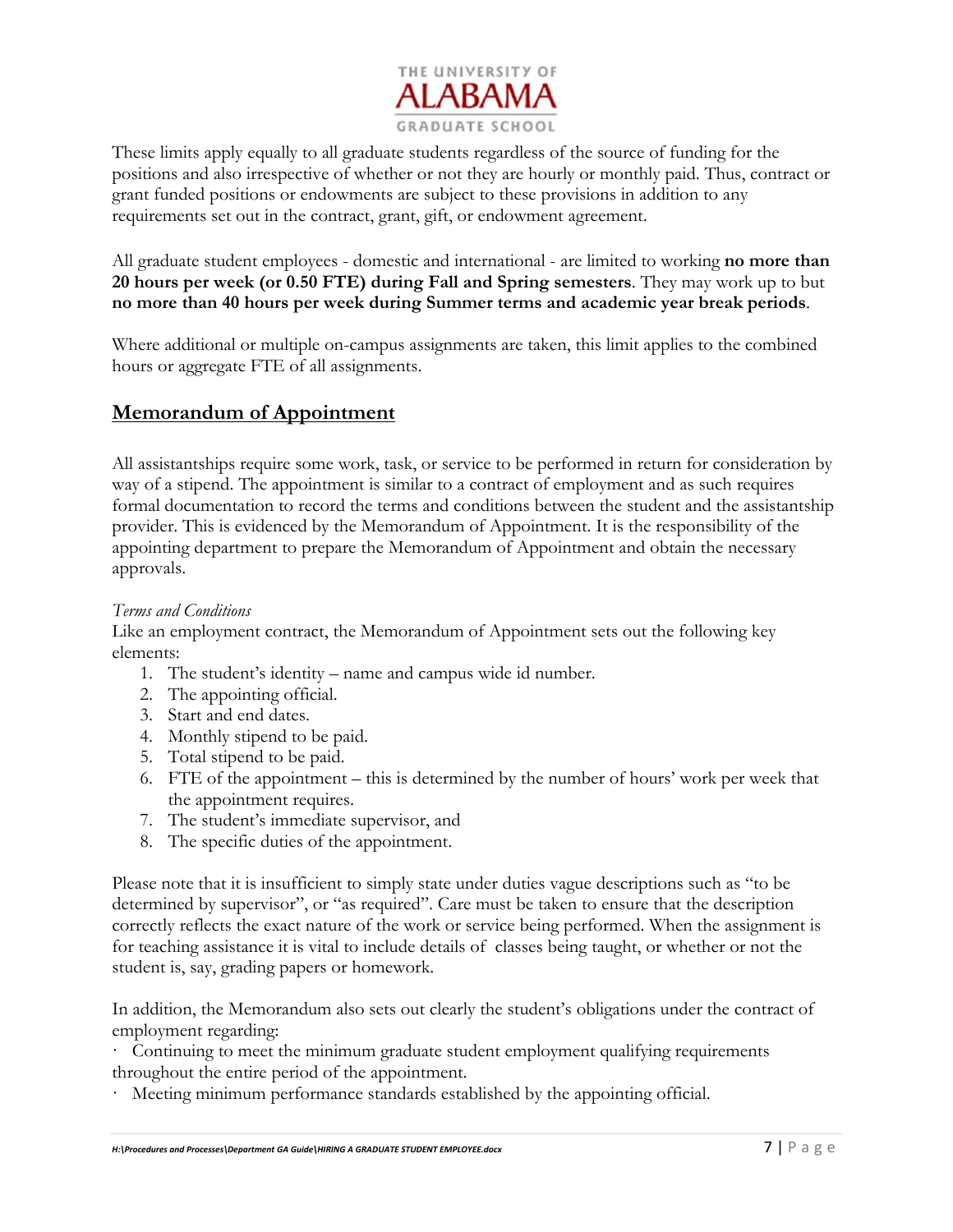

· The student's obligations when the appointment is terminated prior to the end of the appointment and/or prior to the end of an academic semester.

#### *Evidencing Approval and Agreement*

The Memorandum must be signed by both the appointing official AND the student as evidence that both parties understand the commitments, rights, and obligations of both parties under the contract.

#### *Modifying the Terms and Conditions*

When any of the terms and conditions is modified prior to the termination of the contract a new Memorandum must be prepared which replaces the original effective from the date of change. Modifications include but are not limited to:

- Increasing or decreasing the monthly and total stipend rate.
- Increasing or decreasing the hours worked and the FTE.
- Changing the tasks or responsibilities of the appointment. This includes changing the class to be taught where appropriate.

#### *Retention and Distribution of Memorandum of Appointment*

The original signed Memorandum must be kept on file in the appointing department. Copies must be given to the student and the Graduate School. The Graduate School's copy should be attached to the Personnel Action Form (PAF) when submitted to Graduate School.

If desired, the hiring department's offer letter can be used as a substitute for the MoA, however ONLY where the following conditions are met:

- 1. The student and the supervisor both sign the offer letter; and
- 2. The offer letter contains as a minimum all of the elements included in the MoA (see terms and conditions above); and
- 3. The offer letter must expressly require that the student meet all of the continuing academic requirements for holding the assistantship.

You can access a skeleton Memorandum of Appointment and complete online and then print for signatures directly from the Graduate School web site. Note there is a slightly different version for grant funded appointments, which requires an additional approval from the grant PI.

# **Pre-Employment Criminal Background Checks for Graduate Student Employees**

As a matter of routine, the University of Alabama obtains background reports, also known as consumer reports and investigative consumer reports, on many of its employees. This includes all graduate student employees including hourly paid. The background report will include the results of:

‐ Criminal history search;

- ‐ Social security number trace (to verify name and address); and
- ‐ National sex offender registry search; and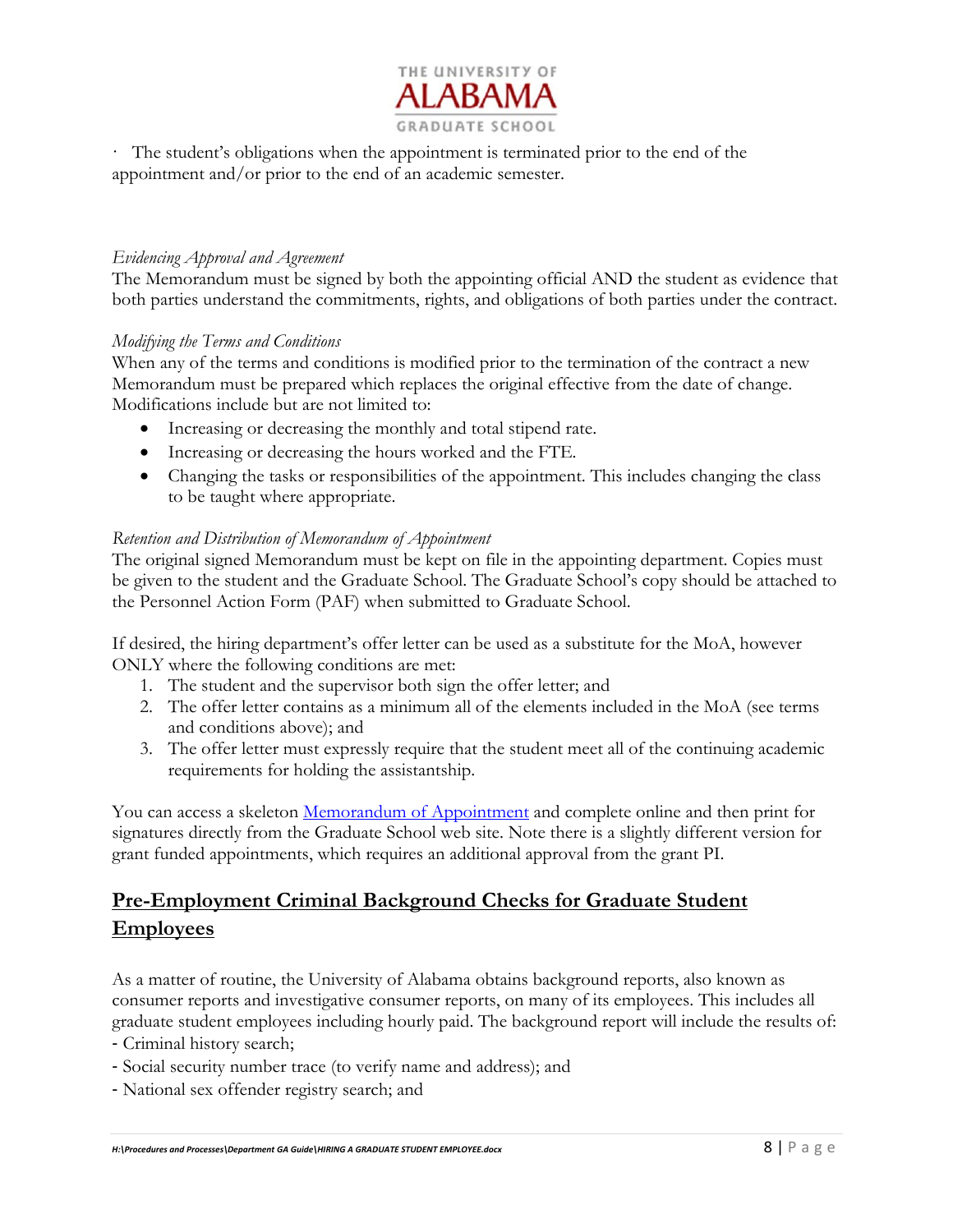

may include other information intended for use for employment purposes. In addition, to the extent a Graduate School applicant indicated on his/her application for admission that he/she had not ever been convicted of, pled guilty to, or pled no contest to a felony or sexual offense, and the background report indicates otherwise, the Graduate School will use this information to determine whether false or inaccurate information was provided on the application, making the student potentially ineligible for admission and enrollment or subject to suspension, as indicated on the Graduate School admissions application.

Verity of admissions disclosures and/or proper admission (admission that is based on truthful information) is a pre‐requisite to graduate student employment; consequently, verification of admission disclosures will be used to evaluate employment eligibility, and if false information was provided, may impact student status.

Full instructions for checking whether or not a successful background check has been completed for a student and how to request a background check are on the Graduate School's web site under Department Guide for Processing Pre-Employment Background Checks for Graduate Student Employees.

### **Preparing the PA Form**

Please make sure that you download the latest current version of the fillable Personnel Action Form from the Payroll/HR web pages each time – this way, you ensure that you are using the correct version. Go to Banner Personnel Action Form.

Double-check all of the separate elements agree with Banner and are consistent, especially Position Title, Position Number, Employee Class, and Position Class. Review the Banner FOAPAL and confirm that the correct account number is used.

Remember, that there is no such thing as supplemental pay for graduate student employees. Every appointment has a workload value (FTE) and that each graduate student employee is subject to maximum limits of FTE each semester. The FTE must properly reflect the actual workload for the position based on the following guidelines:

- 20 hours per week work equates to 0.50 FTE, 10 hours is 0.25 FTE, "n" hours per week equates to  $n/20 \times 0.50$  FTE;
- For GTA's, a teaching load of one 3-hour credit class equates to 0.25 FTE, teaching two 3hour credit classes equates to 0.50, "n" class credit hours equates to  $n/6 \times 0.50$  FTE.

# **Graduate Student Position Numbers**

Generally, unique position numbers are assigned for each graduate student position, although there are one or two very limited exceptions where pooled position numbers are available for certain limited groups of assistantships. For example, Athletic Tutors, University Library Graduate Student Assistants, and Contract and Grant Accounting funds.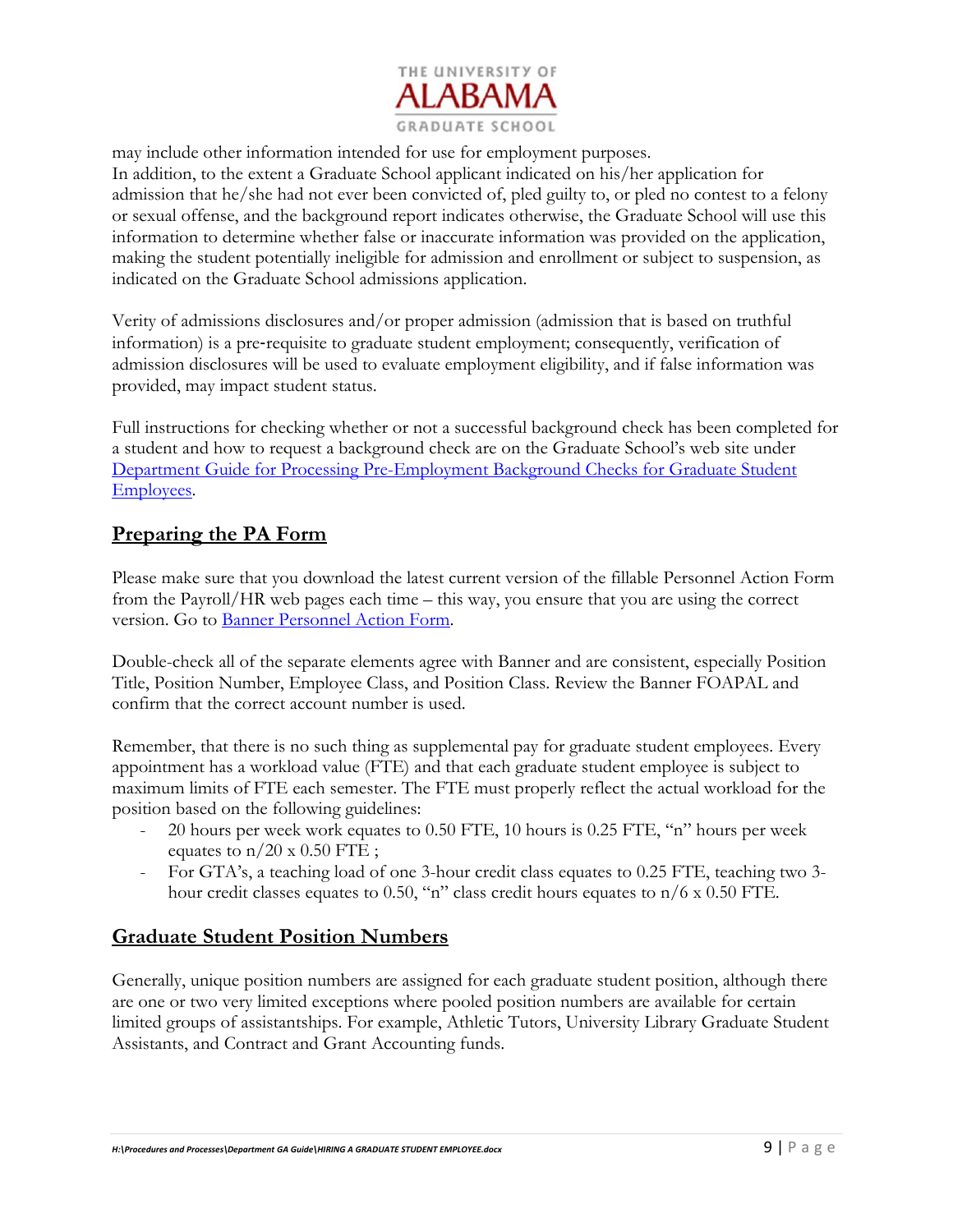

You must use a vacant Graduate Student Position Number where the Position Title, Employee Class, and Position Class match the category of assistantship you have determined based on the job description.

If you do not have a vacant line that fits you can request a new Graduate Position Number from HR following their Guidelines for Graduate Student Position Numbers.

### **Graduate Assistant Tuition & Health Insurance Scholarships**

Each semester covered by the assistantship includes a tuition and health insurance scholarship. These are processed before and during each semester through the online Graduate Assistant Tuition Online Processing System (GA TOPS). Instructions for completing the posting and making any changes and adjustments can be found in the **GA TOPS User Manual**. The dates when the system is open for posting for each semester are published by Student Receivables and allow sufficient time for departments to process the scholarships in time for student bills to reflect the appropriate credits.

Although the award is processed through GA TOPS, the student MUST still go to the Student Health Center at the start of each semester when he or she wishes to accept the health insurance benefit. Registration can only be made during the open enrollment periods at the start of each semester and which expire approximately  $2 - 3$  weeks after the start of the semester.

Generally, where a student is appointed to an assistantship which qualifies for tuition and health benefits for the summer then the tuition award is processed in exactly the same manner as for the fall and spring semesters, depending on the type of funded assistantship. Remember, that the health insurance plans for GA's cover two 6‐month periods and therefore any GA who receives the insurance with a spring assistantship has coverage through the summer and therefore NO health insurance postings are required for the summer.

Remember, the vast majority of GA stipends are permanently budgeted as 9 month appointments. Therefore, in state tuition budget is NOT AVAILABLE for GA awards in the summer. However, where a college has permanently budgeted GA lines as 12 month appointments you may enter those awards through this system. All other summer in state tuition charges must be funded by each college just like any other GA line that is not permanently funded.

### **International Students**

Warning! Be very careful with international graduate students when considering hiring them as student employees. The INS places very strict rules on work allowances for students on education visas.

Any international student who presents himself or herself for work must produce a current valid I20 visa document as part of the I9 verification process.

Please note the following major differences for international student employment: